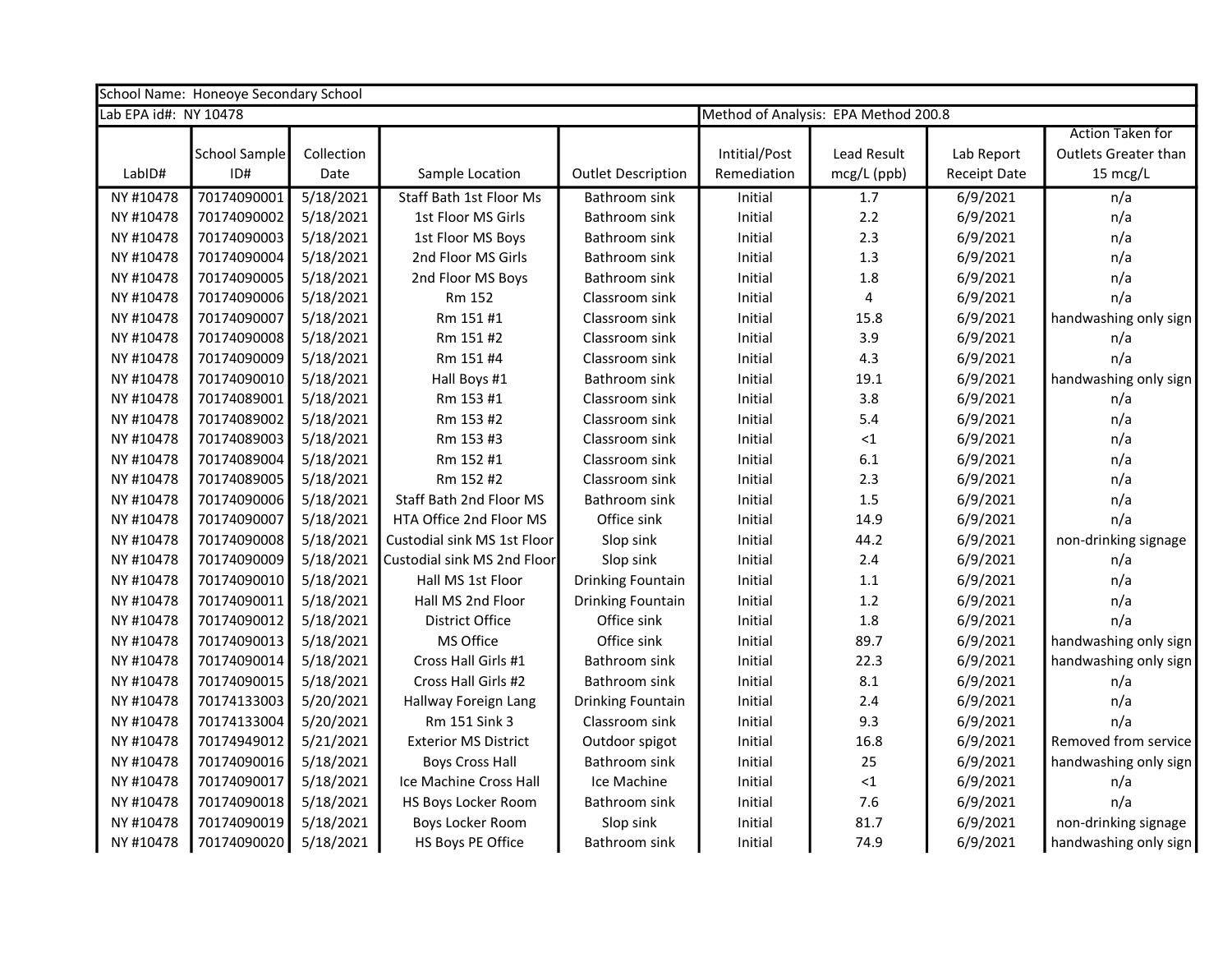| NY #10478 | 70174090021 | 5/18/2021 | HS Girls Locker Room              | Slop sink         | Initial | 11.5           | 6/9/2021 | n/a                   |  |
|-----------|-------------|-----------|-----------------------------------|-------------------|---------|----------------|----------|-----------------------|--|
| NY #10478 | 70174090022 | 5/18/2021 | HS Girls PE Office                | Bathroom sink     | Initial | 101            | 6/9/2021 | handwashing only sign |  |
| NY #10478 | 70174090023 | 5/18/2021 | HS Girls Locker Room              | Bathroom sink     | Initial | 29.7           | 6/9/2021 | handwashing only sign |  |
| NY #10478 | 70174090024 | 5/18/2021 | Foyer Auditorium                  | Drinking Fountain | Initial | $<1$           | 6/9/2021 | n/a                   |  |
| NY #10478 | 70174090025 | 5/18/2021 | Foyer Auditorium Girls            | Bathroom sink     | Initial | $\overline{2}$ | 6/9/2021 | n/a                   |  |
| NY #10478 | 70174090026 | 5/18/2021 | Foyer Auditorium Boys             | Bathroom sink     | Initial | $5.2$          | 6/9/2021 | n/a                   |  |
| NY #10478 | 70174090027 | 5/18/2021 | <b>Concession Stand Sink</b>      | Kitchen sink      | Initial | 1.8            | 6/9/2021 | n/a                   |  |
| NY #10478 | 70174090028 | 5/18/2021 | Athletic Director 1st Floor       | Office sink       | Initial | ${<}1$         | 6/9/2021 | n/a                   |  |
| NY #10478 | 70174090029 | 5/18/2021 | <b>Band Room</b>                  | Classroom sink    | Initial | 1.4            | 6/9/2021 | n/a                   |  |
| NY #10478 | 70174090030 | 5/18/2021 | Girls HS 2nd Floor #1             | Bathroom sink     | Initial | 25             | 6/9/2021 | handwashing only sign |  |
| NY #10478 | 70174090031 | 5/18/2021 | Girls HS 2nd Floor #2             | Bathroom sink     | Initial | 20.4           | 6/9/2021 | handwashing only sign |  |
| NY #10478 | 70174090032 | 5/18/2021 | Girls HS 2nd Floor #3             | Bathroom sink     | Initial | 14.4           | 6/9/2021 | handwashing only sign |  |
| NY #10478 | 70174090033 | 5/18/2021 | Boys HS 2nd Floor #1              | Bathroom sink     | Initial | 91.8           | 6/9/2021 | handwashing only sign |  |
| NY #10478 | 70174090034 | 5/18/2021 | Boys HS 2nd Floor #2              | Bathroom sink     | Initial | 244            | 6/9/2021 | handwashing only sign |  |
| NY #10478 | 70174090035 | 5/18/2021 | Boys HS 2nd Floor #3              | Bathroom sink     | Initial | 93.8           | 6/9/2021 | handwashing only sign |  |
| NY #10478 | 70174090036 | 5/18/2021 | Custodial HS 2nd Floor            | Slop sink         | Initial | 20.9           | 6/9/2021 | non-drinking signage  |  |
| NY #10478 | 70174090037 | 5/18/2021 | Hall Fountain HS 2nd Floor        | Drinking Fountain | Initial | 2.6            | 6/9/2021 | n/a                   |  |
| NY #10478 | 70174089011 | 5/18/2021 | Boys Foreign Language #1          | Bathroom sink     | Initial | 124            | 6/9/2021 | handwashing only sign |  |
| NY #10478 | 70174089012 | 5/18/2021 | Boys Foreign Language #2          | Bathroom sink     | Initial | 30.2           | 6/9/2021 | handwashing only sign |  |
| NY #10478 | 70174089013 | 5/18/2021 | Girls Foreign Language #1         | Bathroom sink     | Initial | 55.7           | 6/9/2021 | handwashing only sign |  |
| NY #10478 | 70174089014 | 5/18/2021 | Girls Foreign Language #2         | Bathroom sink     | Initial | 6.8            | 6/9/2021 | n/a                   |  |
| NY #10478 | 70174089015 | 5/18/2021 | Girls Foreign Language #3         | Bathroom sink     | Initial | 24.9           | 6/9/2021 | handwashing only sign |  |
| NY #10478 | 70174089016 | 5/18/2021 | Rm 149 #1                         | Art room sink     | Initial | 7.8            | 6/9/2021 | n/a                   |  |
| NY #10478 | 70174089017 | 5/18/2021 | Rm 149 #2                         | Art room sink     | Initial | 7.3            | 6/9/2021 | n/a                   |  |
| NY #10478 | 70174089018 | 5/18/2021 | Rm 149 #3                         | Art room sink     | Initial | 6.8            | 6/9/2021 | n/a                   |  |
| NY #10478 | 70174089019 | 5/18/2021 | Rm 140 Secondary Library          | Office sink       | Initial | 15.2           | 6/9/2021 | handwashing only sign |  |
| NY #10478 | 70174089031 | 5/18/2021 | CORAL Laundry Rm 103              | Utility sink      | Initial | 152            | 6/9/2021 | non-drinking signage  |  |
| NY #10478 | 70174089032 | 5/18/2021 | <b>CORAL Classroom #1</b>         | Kitchen sink      | Initial | 2.4            | 6/9/2021 | n/a                   |  |
| NY #10478 | 70174089033 | 5/18/2021 | <b>CORAL Classroom #2</b>         | Kitchen sink      | Initial | ${<}1$         | 6/9/2021 | n/a                   |  |
| NY #10478 | 70174089034 | 5/18/2021 | Maintenance Break Room            | Breakroom sink    | Initial | 3.9            | 6/9/2021 | n/a                   |  |
| NY #10478 | 70174089035 | 5/18/2021 | Maintenance Laundry               | Work sink         | Initial | 2.4            | 6/9/2021 | n/a                   |  |
| NY #10478 | 70174153001 | 5/19/2021 | Exterior Faucet HS #1             | Outdoor spigot    | Initial | 2.7            | 6/9/2021 | n/a                   |  |
| NY #10478 | 70174153002 | 5/19/2021 | <b>Exterior Faucet HS #2</b>      | Outdoor spigot    | Initial | 6.6            | 6/9/2021 | n/a                   |  |
| NY #10478 | 70174153003 | 5/19/2021 | Exterior Faucet HS #3             | Outdoor spigot    | Initial | 9              | 6/9/2021 | n/a                   |  |
| NY #10478 | 70174153007 | 5/19/2021 | Grounds Buildling/Barn            | Bathroom sink     | Initial | 27.1           | 6/9/2021 | handwashing only sign |  |
| NY #10478 | 70174153008 | 5/19/2021 | Grounds Buildling/Barn            | Slop sink         | Initial | 3.6            | 6/9/2021 | n/a                   |  |
| NY #10478 | 70174153009 | 5/19/2021 | Exterior Athletic Field #1        | Drinking Fountain | Initial | ${<}1$         | 6/9/2021 | n/a                   |  |
| NY #10478 | 70174153010 | 5/19/2021 | <b>Exterior Athletic Field #2</b> | Drinking Fountain | Initial | 14.4           | 6/9/2021 | n/a                   |  |